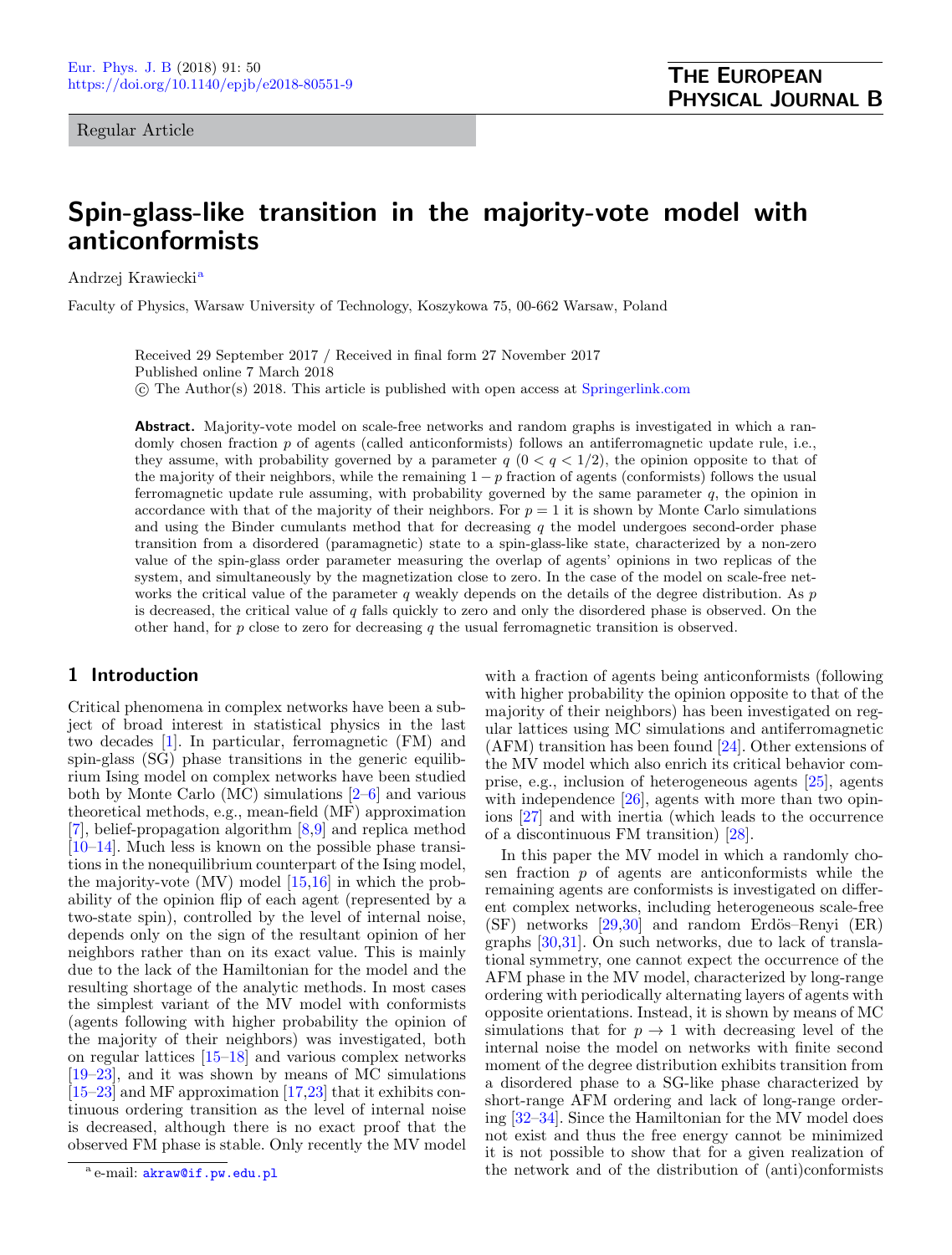any "ground" state corresponds to the SG-like phase. Nevertheless, the states (opinion configurations) of the model reached by slowly decreasing the level of internal noise exhibit high overlap in the SG-like phase for different initial conditions in the disordered phase and for different realizations of the internal noise which results in non-zero value of the SG order parameter. In contrast, for small p the usual FM transition is observed in the model as the level of internal noise is decreased. Hence, the presence of anticonformists leads to higher diversity of the possible critical behavior of the MV model on complex networks.

# 2 The model and methods of analysis

## <span id="page-1-3"></span>2.1 Majority-vote model with anticonformists on complex networks

The MV model [\[15](#page-6-6)[–23\]](#page-6-10) is a stochastic model for the opinion formation in which agents represented by two-state spins  $s_i = \pm 1, i = 1, 2, \ldots, N$  located in the nodes of a (possibly complex) network update their opinions (orientations) at discrete time steps with probability dependent on the opinion of the majority of their neighbors. In most cases the agents are conformists obeying the FM update rule in which the probability of the opinion flip per unit time (rate) is

<span id="page-1-0"></span>
$$
w_i(s_i) = \frac{1}{2} [1 - (1 - 2q)s_i \text{sign}_i], \tag{1}
$$

where  $0 < q < 1/2$  is the model parameter which controls the level of internal noise,

$$
sign_i = sign\left(\sum_{j \in nn_i} s_j\right), \quad sign(x) = \begin{cases} -1 & \text{for } x < 0\\ 0 & \text{for } x = 0\\ +1 & \text{for } x > 0, \end{cases} \tag{2}
$$

and  $nn_i$  denotes a set of the nearest neighbors of the node  $i$ , i.e., of the nodes which are directly connected by edges with the node i. According to this update rule the agents assume the opinion of the majority of their neighbors with probability  $1 - q$  and the opposite opinion with probability q. Hence, the parameter  $q$  is a measure of the agents' uncertainity in decision making, sometimes associated with an effective "social temperature"  $\Theta$  via the relationship  $1 - 2q = \tanh(1/\Theta)$  [\[17\]](#page-6-11), which should not be misinterpreted as temperature characterizing equilibrium models. Instead, the MV model with the FM update rule [\(1\)](#page-1-0) is a nonequilibrium model which can be regarded as an open Ising system in contact with two heat reservoirs, one with infinite temperature and the other one with zero temperature, with probability 2q and  $1 - 2q$ , respectively; besides, it does not obey detailed balance condition [\[15\]](#page-6-6). Nevertheless, MC simulations [\[15](#page-6-6)[–23\]](#page-6-10) reveal that it shows FM transition as the level of internal noise is decreased, and the critical value of the parameter  $q$  can be evaluated in the MF approximation as [\[23\]](#page-6-10)

<span id="page-1-2"></span>
$$
q_c = \frac{1}{2} \left( 1 - \frac{\sqrt{2\pi}}{2} \frac{\langle k \rangle}{\langle k^{3/2} \rangle} \right),\tag{3}
$$

where  $\langle k \rangle$  and  $\langle k^{3/2} \rangle$  denote the mean degree and the moment of order  $3/2$  of the degree distribution  $p(k)$  of the network on which the model is defined.

In this paper an extension of the above-mentioned model is considered in which a randomly chosen fraction  $p, 0 \leq p \leq 1$ , of agents are anticonformists obeying the AFM update rule

<span id="page-1-1"></span>
$$
w_i(s_i) = \frac{1}{2} [1 + (1 - 2q)s_i \text{sign}_i],
$$
 (4)

i.e., for  $0 < q < 1/2$  following with probability  $1 - q$  opinion opposite to that of the majority of their neighbors, and the remaining fraction  $1 - p$  of agents are, as usually, conformists obeying the FM update rule [\(1\)](#page-1-0) and following with probability  $1 - q$  the opinion of the majority of their neighbors. It should be mentioned that in this model interactions between agents need not be symmetric: if two neighboring agents  $i, j$  are conformist and anticonformist, respectively, agent  $i$  tends to follow the opinion of the majority of her neighbors, including agent j, while agent j tends to follow the opinion opposite to that of her neighbors, including agent  $i$ . It is known that in the MV model on regular lattices with both conformists and anticonformists AFM transition can occur [\[24\]](#page-6-12). In this paper the model is investigated on heterogeneous SF networks [\[29,](#page-6-17)[30\]](#page-6-18) characterized by the degree distribution  $p(k) \propto k^{-\gamma}, \gamma > 2$ , for  $k \geq m$  and  $p(k) = 0$  for  $k < m$  as well as on random ER graphs [\[30,](#page-6-18)[31\]](#page-6-19). Such model shows some resemblance to the Ising model on complex networks with FM or AFM exchange integrals randomly, with certain probability, assigned to the edges, with an important difference that in the latter case interactions between neighboring spins are symmetric. The latter model is a generic equilibrium model for dilute spin glasses [\[11](#page-6-22)[–14\]](#page-6-5). Thus, the main goal of this paper is to verify if, apart from the usual FM transition, the SG-like transition can occur in the nonequilibrium MV model under study.

## 2.2 Methods of Monte Carlo simulation and analysis of results

In order to verify the occurrence of the FM or SGlike phase transition MC simulations of the MV model under study on networks with the number of nodes  $10^3 \leq N \leq 10^4$  are performed using simulated annealing algorithm with random sequential updating of the agents' opinions. For each realization of the network and of the distribution of (anti)conformists simulation is started in the disordered phase at high  $q$  with random initial conditions. Then the level of internal noise is decreased in small steps toward zero, and at each intermediate value of q, after a sufficiently long transient, the order parameters for the FM and SG-like transitions are calculated as averages over the time series of the opinion configurations. The results are then averaged over 100–500 (depending on N) realizations of the network and of the distribution of (anti)conformists.

The possible FM and SG-like transitions in the MV model under study are investigated in the same way as in the Ising model. The order parameter for the FM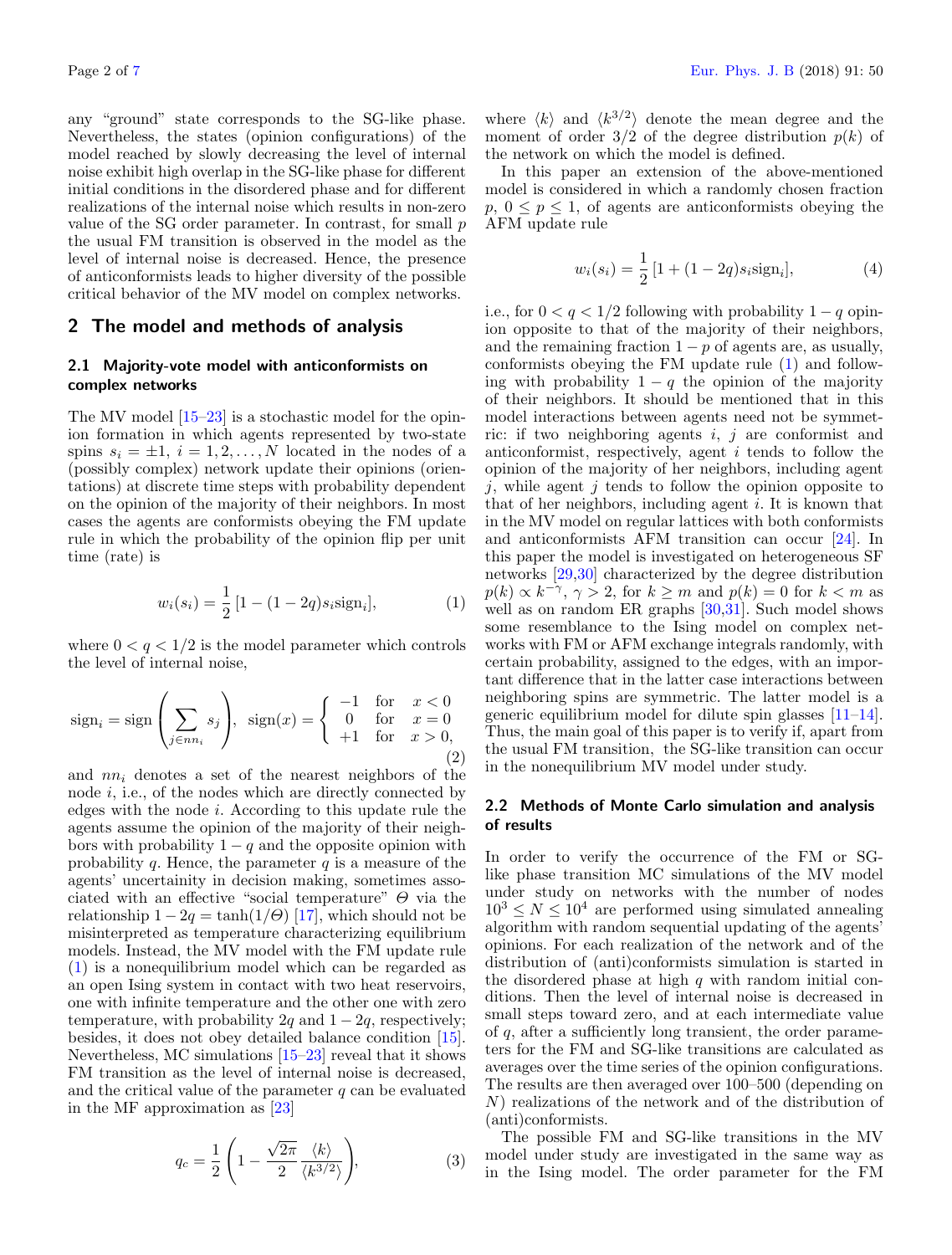transition is the absolute value of the magnetization

$$
M = \left| \left[ \langle \frac{1}{N} \sum_{i=1}^{N} s_i \rangle_t \right]_{av} \right| \equiv \left| \left[ \langle \tilde{M} \rangle_t \right]_{av} \right|, \tag{5}
$$

where  $\langle \cdot \rangle_t$  denotes the time average for the system on a given realization of a network and with a given realization of the distribution of (anti)conformists, and  $[\cdot]_{av}$  denotes average over different realizations of the network and of the distribution of (anti)conformists. The order parameter for the SG-like transition (henceforth called the SG order parameter) is the absolute value of the overlap parameter [\[32](#page-6-20)[–34\]](#page-6-21)

<span id="page-2-0"></span>
$$
Q = \left| \left[ \langle \frac{1}{N} \sum_{i=1}^{N} s_i^{\alpha} s_i^{\beta} \rangle_t \right]_{av} \right| \equiv \left| \left[ \langle \tilde{Q} \rangle_t \right]_{av} \right|, \tag{6}
$$

where  $\alpha$ ,  $\beta$  denote two copies (replicas) of the system simulated independently with different random initial conditions. In the disordered phase both M and Q are close to zero. In the case of the FM transition both M and Q increase as  $q$  is decreased. In the case of the SG-like transition the SG order parameter  $Q$  increases as  $q$  is decreased while the magnetization M remains close to zero.

The critical value  $q_c$  of the parameter q for the FM and SG transitions can be determined from the intersection point of the respective Binder cumulants  $U^{(M)}$  vs. q and  $U^{(Q)}$  vs. q for systems with different numbers of agents N [\[35\]](#page-6-23), where

$$
U^{(M)} = \frac{1}{2} \left[ 3 - \frac{\langle \tilde{M}^4 \rangle_t}{\langle \tilde{M}^2 \rangle_t^2} \right]_{av}, \tag{7}
$$

$$
U^{(Q)} = \frac{1}{2} \left[ 3 - \frac{\langle \tilde{Q}^4 \rangle_t}{\langle \tilde{Q}^2 \rangle_t^2} \right]_{av}.
$$
 (8)

Besides, in the case of the second-order transition the respective cumulants for all N should decrease monotonically with  $q$ , while in the case of the first-order transition they should exhibit minima as functions of q.

The ordering of agents' opinions can be investigated using the correlation function

$$
C(r) = \left[ \langle s_i s_j \rangle_{\{(i,j): \text{dist}(i,j) = r\}} \right]_{av},\tag{9}
$$

where  $dist(i, j)$  denotes the length of the shortest path between the nodes i, j and the average  $\langle \cdot \rangle_{\{(i,j):dist(i,j) = r\}}$ is over all pairs of nodes in a given realization of the network connected by a shortest path of length  $r$ . In the SG-like phase fast decay of its absolute value  $|C(r)| \propto$  $\exp(-r/r_0)$  shows lack of long-range ordering, while oscillations of the curve  $C$  vs.  $r$  around zero indicate the presence of short-range AFM ordering [\[32–](#page-6-20)[34\]](#page-6-21).

#### 2.3 Properties of the spin-glass-like transition

In the Ising model the SG transition occurs since, as the temperature is decreased, the system evolves toward a state with short-range ordering corresponding to a minimum of the energetic landscape [\[32–](#page-6-20)[34\]](#page-6-21). Depending on the SG model the ground state can be degenerate or almost degenerate, and the energetic landscape can be characterized by many local minima corresponding to metastable states in which, particularly at low temperatures, the system can be trapped for exponentially long times. Nevertheless, due to averaging over different realizations of the network, distributions of the exchange integrals, initial spin configurations and realizations of thermal noise in equation [\(6\)](#page-2-0) the SG order parameter increases with decreasing temperature. In order to speed up the equilibration process and, possibly, increase Q improved algorithms of MC simulations can be used, e.g., parallel tempering [\[36](#page-6-24)[–38\]](#page-6-25) in which simulations are performed simultaneously at many different temperatures and from time to time the spin configurations are exchanged in such a way that the algorithm obeys detailed balance condition.

In contrast, the MV model is defined only via the local update rules [\(1\)](#page-1-0) and [\(4\)](#page-1-1) and there is no global "target function" (such as the Hamiltonian in the case of the Ising model) which should be minimized during MC simulation. In particular, there is not any "ground" state; hence, in principle, even for a fixed realization of the network and of the distribution of (anti)conformists the low-q states reached using the simulated annealing algorithm with different initial conditions and realizations of the internal noise need not overlap. Moreover, there is no way to increase this overlap by applying systematically any version of the parallel tempering algorithm. Nevertheless, it turns out that in the MV model under study on networks with finite  $\langle k^2 \rangle$  for a narrow range of  $p \to 1$ such overlap significantly increases with the decrease of  $q$ and that the correlation function  $C(r)$  in the low-q states shows oscillations typical of the short-range AFM ordering, while the long-range ordering is absent. Thus, it can be concluded that at low  $q$  the model evolves toward a low-q state, or toward a set of low-q states, characterized by the occurrence of the short-range ordering, which corresponds to the SG-like phase. Such state differs qualitatively from the disordered state observed at higher q. Moreover, analysis of the Binder cumulants  $U^{(Q)}$  suggests that there is a critical value  $q_c$  for the appearance of the SG-like phase. Hence, it can be argued that for a certain range of parameters SG-like transition can occur in the model under study; however, it should be remembered that evidence for this transition is purely phenomenological since it cannot be proved that the configuration of agents' opinions in the SG-like phase corresponds to any stable equilibrium.

### 3 Results and discussion

Let us first consider the MV model on complex networks in the case when  $p = 1$ , i.e., when all agents are anticonformists. On the one hand, from a sociological point of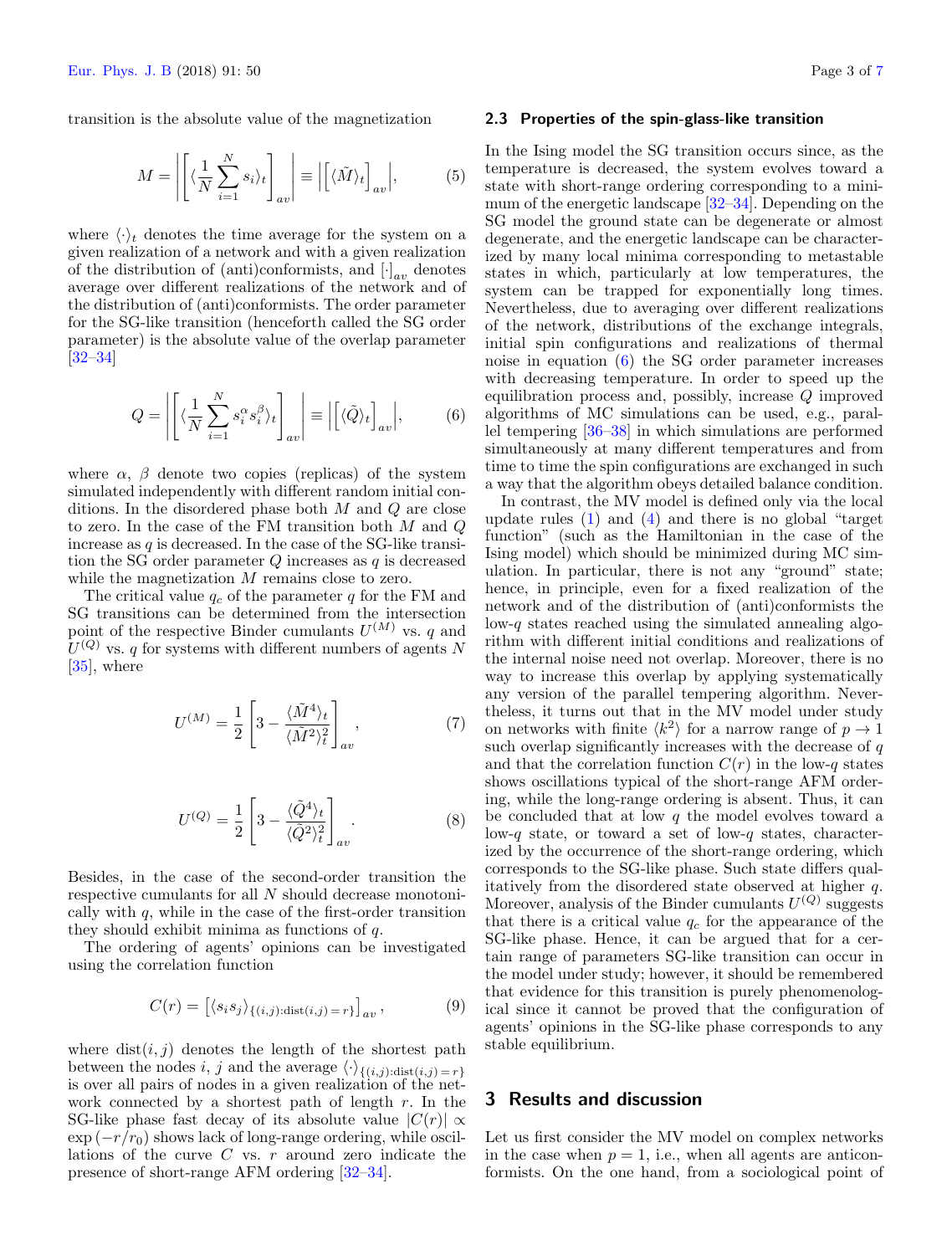

<span id="page-3-0"></span>**Fig. 1.** Binder cumulants  $U^{(Q)}$  vs. q for the model with  $p = 1.0$ (all agents are anticonformists) on SF network with  $m = 10$ .  $\gamma = 4.5$ , and (◦)  $N = 1000$ , (●)  $N = 2000$ , (+)  $N = 5000$ , (×)  $N = 10000$ . Insets: magnetization M vs. q (top) and the SG order parameter Q vs. q (bottom).

view this case is not interesting since it is hard to imagine a society consisting of only anticonformists; on the other one, the combined effect of the disorder in network connections and of the local AFM opinion update rule, equation [\(4\)](#page-1-1), can lead to the occurrence of local AFM ordering typical of the SG-like phase. In Figure [1](#page-3-0) dependence of the order parameters M, Q and of the Binder cumulant  $U^{(Q)}$  on q is shown for the model on SF network with  $\gamma = 4.5$ ; qualitatively similar results were obtained in the case of SF networks with  $\gamma > 3$  and random ER graphs. It can be seen that the SG order parameter Q increases significantly from zero as  $q$  is decreased for all network sizes N while the magnetization M remains close to zero or even decreases, which suggests the occurrence of the SG-like transition. The cumulants  $U^{(Q)}$  are in general mononically decreasing functions of  $q$  which suggests that the transition is second-order, and the curves for different N intersect at one point  $q_c \approx 0.07$  which is the critical value of the internal noise. The occurrence of the continuous transition to the SG-like phase is also confirmed in Figure [2](#page-3-1) where it is shown that the distribution  $P(Q)$  of the overlap parameter changes smoothly from unimodal in the disordered phase to bimodal in the SG-like phase. Further evidence for the appearance of the SG-like phase is provided by the behavior of the correlation function  $C(r)$ (Fig. [3\)](#page-4-0). For low q the function  $C(r)$  oscillates around zero and at  $r = 1$  shows a negative minimum which proves that nearest neighbors have, on average, opposite opinions, i.e., short-range AFM ordering appears in the model (Fig. [3a](#page-4-0)). Besides, at least for larger r approximate exponential scaling  $|C(r)| \propto \exp(-r/r_0)$  is observed, with the characteristic distance  $r_0$  in the case of SF networks increasing



<span id="page-3-1"></span>**Fig. 2.** Distributions of the SG order parameter  $P(Q)$  for the model with  $p = 1.0$  (all agents are anticonformists) on SF network with  $m = 10$ ,  $\gamma = 4.5$ , and  $N = 5000$  for different values of  $q$  (see legend). In order to evaluate the distributions sets of  $5 \cdot 10^4$  values of Q were obtained by performing averages over short time intervals and small sets of different realizations of the network in equation  $(6)$ .

with  $\gamma$  and approaching that for the case of random ER graphs, i.e., long-range ordering is absent in the model (Fig. [3b](#page-4-0)).

The above-mentioned results show that the critical behavior of the MV model with purely anticonformist agents on complex networks qualitatively resembles that of the Ising model with purely AFM exchange interactions, where the SG transition was confirmed both theoretically, using the replica method [\[11,](#page-6-22)[12\]](#page-6-26), and by means of MC simulations  $[4,5]$  $[4,5]$ . However, it should be noted that though both the SG order parameter  $|Q|$  and the Binder cumulant  $U^{(Q)}$  significantly increase for  $q \to 0$ they do not reach the limits  $Q \to 1$ ,  $U^{(Q)} \to 1$ . This may be related to the fact that the low- $q$  state corresponding to the SG-like phase need not be unique or that reaching this state (or states) using the simulated annealing algorithm requires prohibitively long simulation times.

In Figure [4](#page-4-1) dependence of the order parameter Q and of the Binder cumulant  $U^{(Q)}$  on q is shown for the MV model with  $p = 1$  on SF network with  $\gamma = 3$ . At a first glance, appearance of a negative minima of the curves  $U^{(Q)}$  vs. q could indicate occurrence of the first-order SGlike transition. However, though the SG order parameter  $Q$  increases as  $q$  is decreased the Binder cumulants for different system sizes  $N$  do not tend to intersect at one point. Qualitatively similar results were obtained for the model with  $p = 1$  on SF networks with  $2 < \gamma < 3$ . This suggests that in the model under study on networks with divergent second moment of the degree distribution  $\langle k^2 \rangle$ the SG-like transition does not occur. This is in contrast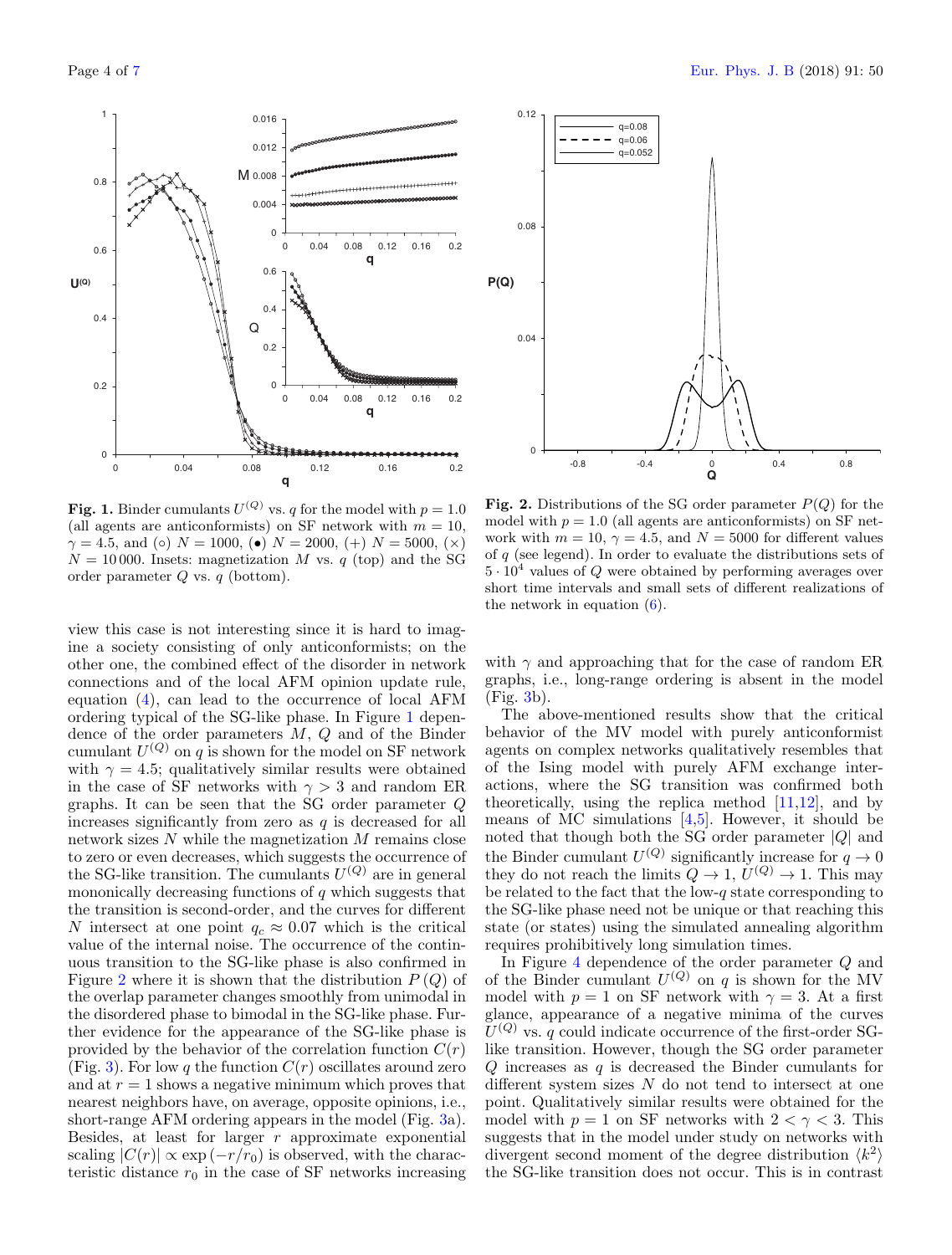

<span id="page-4-0"></span>**Fig. 3.** (a) Correlation function  $C$  and (b) absolute value of the correlation function  $|C|$  vs. distance (shortest path) between nodes r at  $q = 0.02 \ll q_c$  for the model with  $p = 1.0$  (all agents are anticonformists),  $N = 10000$  on SF networks with  $m = 10$ and (•)  $\gamma = 3.25$ , ( $\circ$ )  $\gamma = 3.5$ , ( $\circ$ )  $\gamma = 4$ , ( $\triangle$ )  $\gamma = 4.5$ , (+)  $\gamma = 5$  and on (x) random ER graphs with  $\langle k \rangle = 13$ .

with the critical behavior of the MV model with  $p = 0$  (in which all agents are conformists) on SF networks, investigated in reference [\[23\]](#page-6-10), which shows FM transition for  $\gamma > 2.5$ , i.e., even if  $\langle k^2 \rangle$  diverges, provided that  $\langle k^{3/2} \rangle$  is finite (see Eq.  $(3)$ ).

In the MV model on SF networks with  $\gamma > 3$  and on random ER graphs the SG-like transition occurs also for narrow intervals of  $p \leq 1$ , i.e., in societies with a huge majority of anticonformists; e.g., for SF network with  $\gamma = 4.5$  this interval is approximately  $0.97 < p \leq 1$ (Fig. [5\)](#page-4-2). The critical value  $q_c$  for the SG-like transition decreases fast with decreasing  $p$ . For small values of  $p$ , i.e., in societies in which most agents are usual conformists, the FM transition is observed, characterized by the increase of both order parameters  $M, Q$  as q is decreased, and by intersection of the Binder cumulants  $U^{(M)}$  for different  $N$ at one point  $q_c$  (Fig. [6\)](#page-5-3); e.g., for SF network with  $\gamma = 4.5$ this interval is approximately  $0 \le p \le 0.3$ . The critical value  $q_c$  for the FM transition decreases with increasing p. The phase diagram for the MV model on SF network with  $\gamma = 4.5$  is shown in Figure [7,](#page-5-4) where PM denotes the disordered "paramagnetic" phase. It is interesting to note that this diagram differs qualitatively from that for the



<span id="page-4-1"></span>**Fig. 4.** Binder cumulants  $U^{(Q)}$  vs. q for the model with  $p = 1.0$ (all agents are anticonformists) on SF network with  $m = 10$ ,  $\gamma = 3.0$ , and (◦)  $N = 1000$ , (⋅)  $N = 2000$ , (+)  $N = 5000$ , (×)  $N = 10000$ . Inset: SG order parameter Q vs. q.



<span id="page-4-2"></span>**Fig. 5.** Binder cumulants  $U^{(Q)}$  vs. q for the model with  $p =$ 0.98 on SF network with  $m = 10, \gamma = 4.5$ , and (◦)  $N = 1000$ , (•)  $N = 2000, (+) N = 5000, (x) N = 10000$ . Insets: magnetization  $M$  vs.  $q$  (top) and the SG order parameter  $Q$  vs.  $q$ (bottom).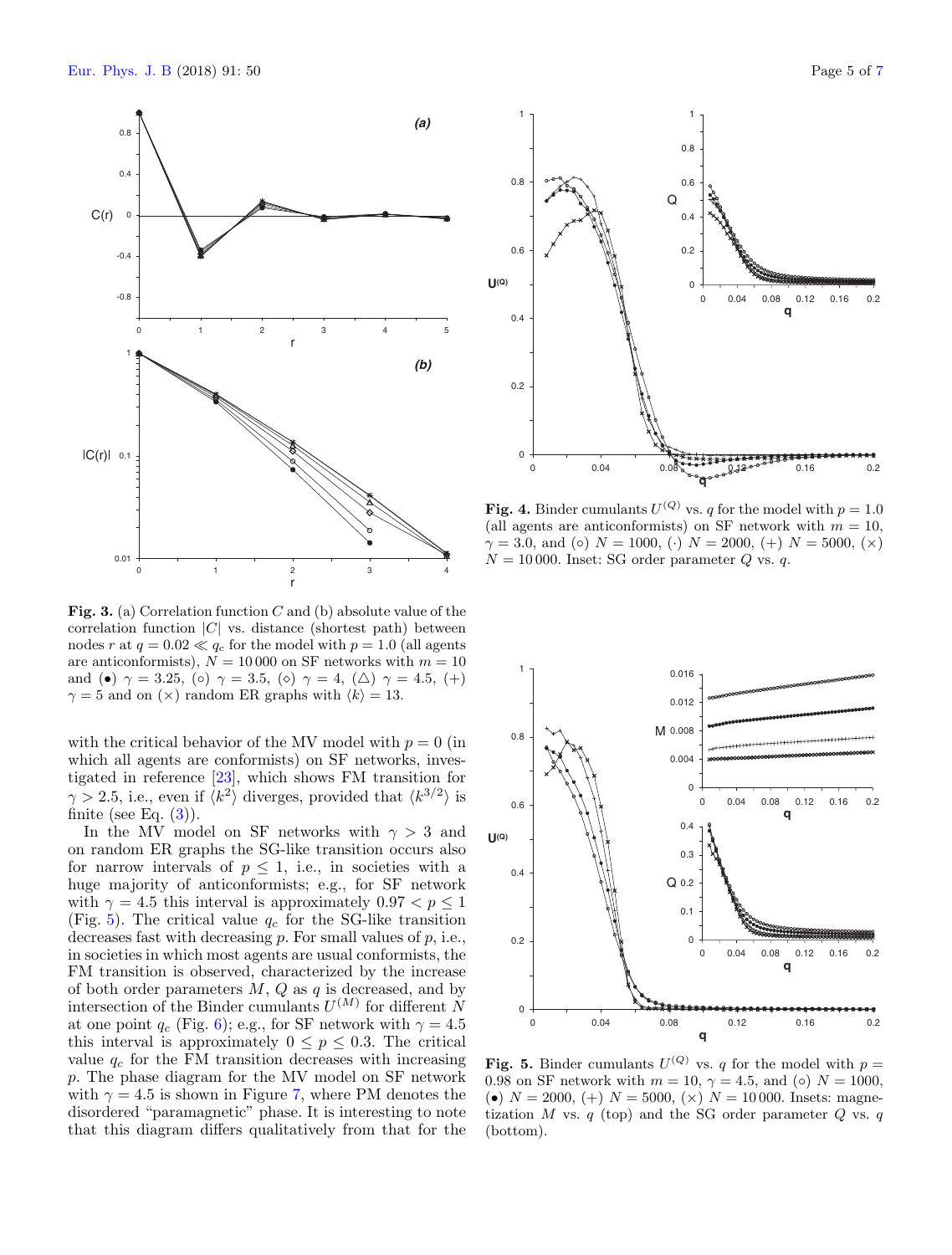

<span id="page-5-3"></span>**Fig. 6.** Binder cumulants  $U^{(M)}$  vs. q for the model with  $p = 0.2$ on SF network with  $m = 10, \gamma = 4.5,$  and (◦)  $N = 1000,$  (●)  $N = 2000, (+)$   $N = 5000, (x)$   $N = 10000$ . Insets: magnetization M vs. q (top) and the SG order parameter  $Q$  vs. q (bottom).

Ising models for dilute spin glasses on random ER graphs and SF networks  $[11,12]$  $[11,12]$ : for intermediate values of p only disordered phase is observed and no phase transition occurs for  $q \to 0$ , thus, in particular, there is no tricritical point at which the borders between the disordered and the FM phase as well as between the disordered and the SG phase merge. The problem if this difference can be attributed to the asymmetry of interactions between agents (see Sect. [2.1\)](#page-1-3) or is a general property of the MV model requires further investigation. Another interesting difference occurs between the MV model with  $p = 1$  and the Ising model with purely AFM exchange interactions on SF networks: in the former case the critical value  $q_c$ for the SG-like transition is only weakly dependent on the exponent  $\gamma$  in the power scaling law for the degree distribution, in contrast with what was reported in the latter case [\[5\]](#page-6-28).

# 4 Conclusions

The nonequilibrium MV model on complex networks in which a fraction of agents are anticonformists was investigated by means of MC simulations. In the case of networks with finite second moment of the degree distribution different phase transitions were observed as the level of internal noise was decreased: the FM transition if most of the agents were conformists and the SG-like transition if all or almost all agents were anticonformists. In the latter case it is not possible to provide theoretical arguments that the SG-like phase corresponds to any "ground" state. Nevertheless, phenomenological evidence



<span id="page-5-4"></span>Fig. 7. Phase diagram for the MV model with anticonformists on complex networks. Open symbols correspond to the model on random ER graph with  $\langle k \rangle = 13$ , filled symbols to the model on SF network with  $m = 10, \gamma = 4.5$  (borders between the PM and SG phases coincide for both kinds of networks; phase borders from the intersection points of the respective Binder cumulants for different N could be reliably determined only for  $q_c \geq 0.05$ ). Inset:  $q_c$  vs.  $\gamma$  for the SG-like transition in the model with  $p = 1.0$  on SF networks with  $m = 10$ .

based on MC simulations and the use of typical quantities (order parameters, Binder cumulants, correlations between agents' opinions) suggests that the SG-like transition occurs and that for low levels of the internal noise the model approaches a low-q state (or a set of low-q states) characterized by short-range ordering and lack of longrange ordering. Taking into account the above-mentioned results it would be interesting to check if in other nonequilibrium systems similar transitions to phases with only short-range ordering are possible.

## Author contribution statement

The author (A.K.) is responsible for the whole content of the paper.

Open Access This is an open access article distributed under the terms of the Creative Commons Attribution License [\(http://creativecommons.org/licenses/by/4.0\)](http://creativecommons.org/licenses/by/4.0), which permits unrestricted use, distribution, and reproduction in any medium, provided the original work is properly cited.

## <span id="page-5-2"></span>References

- <span id="page-5-0"></span>1. S.N. Dorogovtsev, A.V. Goltsev, J.F.F. Mendes, Rev. Mod. Phys. 80, 1275 (2008)
- <span id="page-5-1"></span>2. A. Aleksiejuk, J.A. Hołyst, D. Stauffer, Physica A 310, 260 (2002)